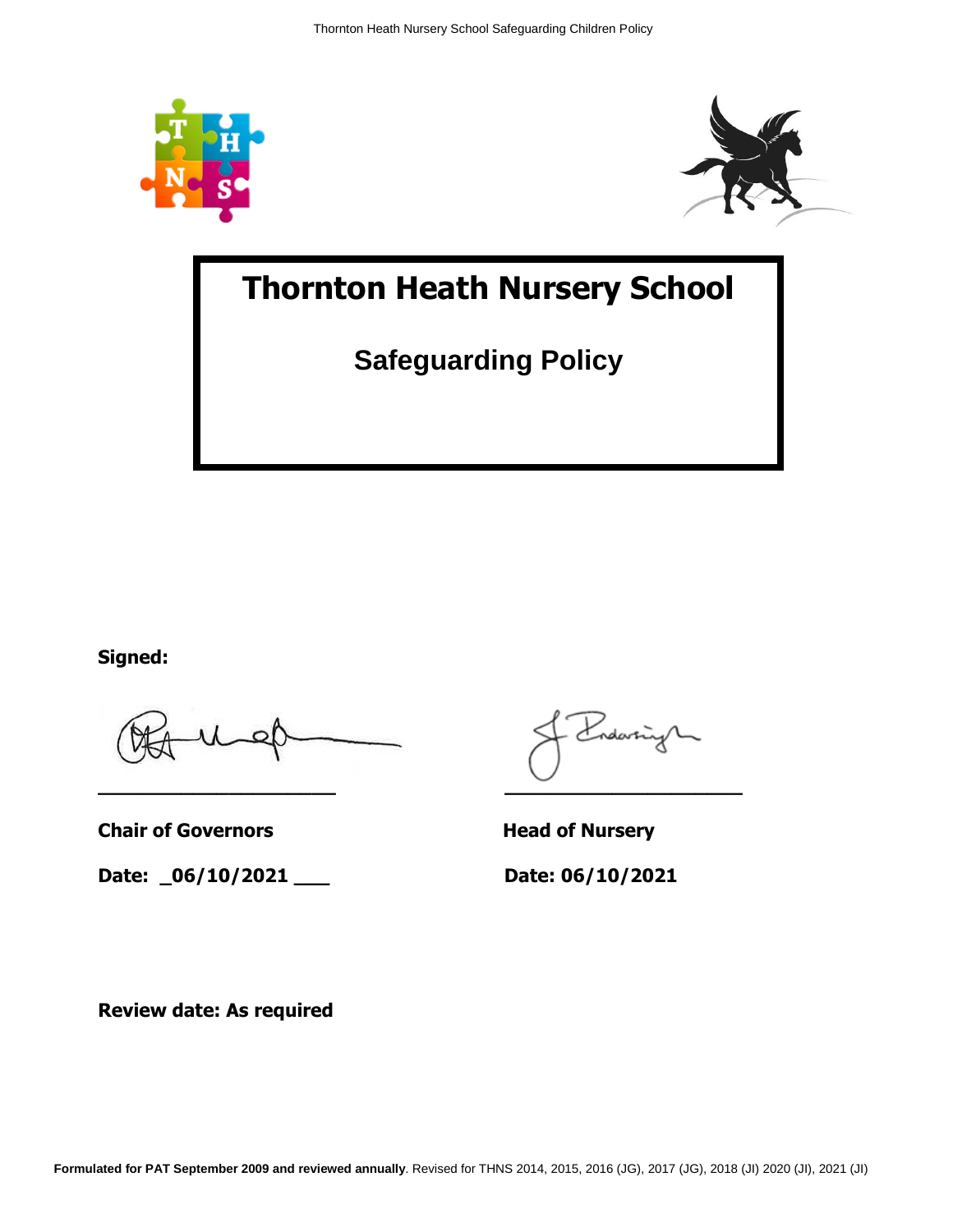

#### **1. Introduction**

- **1.1** The purpose of The Pegasus Academy Trust's (PAT) and Thornton Heath Nursery School's (THNS) safeguarding policy is to ensure every child who is a registered pupil at our schools is safe and protected. This policy will give clear direction to staff (including supply staff), volunteers, visitors, parents and carers about the expected behaviour and responsibility when managing safeguarding concerns. It should be read in conjunction with the following policies: Attendance; Anti-Bullying; Behaviour; Child Protection; Critical incident, E-safety / Acceptable use; Equalities, Health, Safety and Welfare; Staff Handbook; Whistleblowing and our Code of Conduct.
- **1.2** Our school fully recognises the contribution it can make to protect children from harm and to support and promote the welfare of all who are registered pupils. The elements of our policy are prevention, protection and support. Our policy applies to all staff, parents, carers, governors, volunteers, visitors and pupils.
- **1.3** At THNS we work with children, parents and our local community to ensure the safety and welfare of children.
- **1.4** We are committed to:
	- a) building a 'culture of safety' in which children are protected from abuse and harm in all areas of its delivery;
	- b) responding promptly and appropriately to all incidents or concerns of abuse that may occur and to work with statutory agencies in accordance with the procedures at PAT;
	- c) promoting awareness of child abuse issues through training and learning programmes for adults. We are also committed to empowering young children to promote their right to be strong, resilient and listened to.
	- d) protecting children from maltreatment;
	- e) preventing impairment of children's health and development;
	- f) ensuring that children are growing up in circumstances consistent with the provision of safe and effective care;
	- g) promoting positive mental health and understanding the role this plays in helping children and adults to function effectively;
	- h) undertaking that role so as to enable those children to have optimum life chances and to enter adulthood successively.
- **1.5** This policy relates to the HM Government document "Working together to safeguard children 2018" which establishes the fundamental principle of a child-centred approach to safeguarding and child protection procedures and services. It sets out detailed procedures for inter-agency working at each stage and highlights the need for a strong culture of continuous learning and improvements.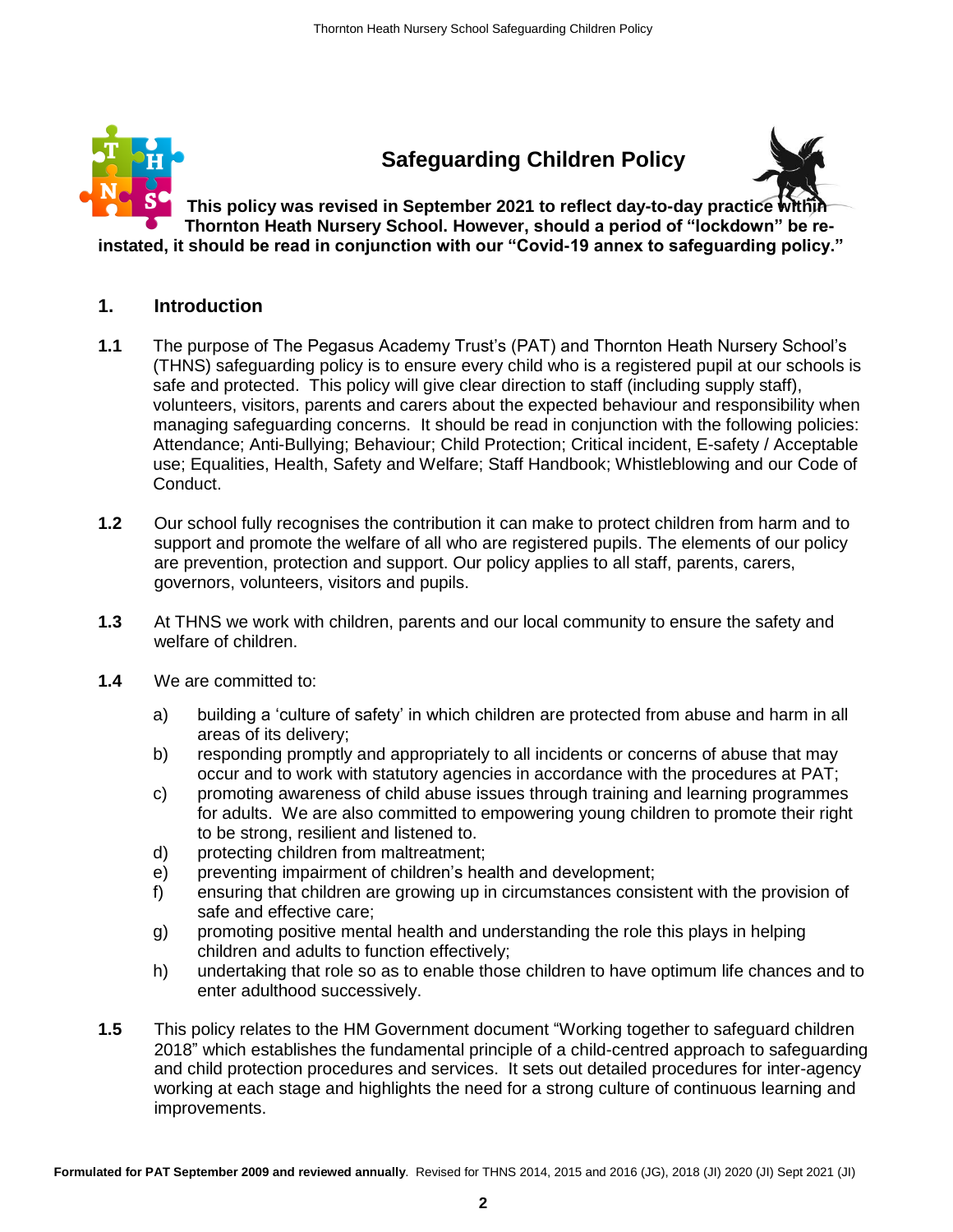- **1.6** We also adhere to "Keeping Children Safe in Education (updated Sept '21) which provides statutory safeguarding regulations for all staff. All staff within THNS are given a copy of Part One of this on at least an annual basis and must sign to confirm receipt. The guidance set out in ''Teaching Online Safety in School'' (June 2019) is also followed to ensure all children and staff are aware of the ways in which pupils can be protected online whether they are working at home or in school. Annex D of KCSiE provides guidance and strategies for supporting safe, on-line working.
- **1.7** "Safeguarding" is taken to mean all agencies working with children, young people and their families take all reasonable measures to ensure that the risk of harm to children's welfare is minimised and "where there are concerns about children and young people's welfare, all agencies take all appropriate actions to address those concerns, working to agreed local policies and procedures in full partnership with other agencies"
- 1.8 Within the area in which THNS is located we have identified a range of local risks particular to Thornton Heath. These include gang and knife culture, drug culture including County Lines, the impact of homelessness, FGM, radicalisation, children with families in prison and grooming of pupils by older students and adults. The Designated Safeguarding Leads (DSLs) within THNS have experience of dealing with each of these issues and when concerns arise they are dealt with appropriately.

## **2. Aims**

- **2.1** Our aims are to carry out this policy by:
	- a) promoting children's right to be strong, resilient and listened to by creating an environment in our setting that encourages children to develop a positive self-image which includes their heritage arising from their colour and ethnicity, their languages spoken at home, their religious beliefs, cultural traditions and home background;
	- b) promoting children's right to be strong, resilient and listened to by encouraging them to develop a sense of autonomy and independence;
	- c) promoting children's rights to be strong, resilient and listened to by enabling them to have the self confidence and the vocabulary to resist inappropriate approaches.
	- d) helping children to establish and sustain satisfying relationships within their families, with peers and with other adults; and
	- e) promoting good mental health and being responsive to any staff, parent or child who is indicating they are having difficulties
	- f) working with parents to build their understanding of, and commitment to, the principles of safeguarding all our children.

# **3. Roles and responsibilities**

- **3.1** At THNS there are a number of designated safeguarding lead (DSL) persons with responsibility for safeguarding. Lynne Sampson, one of the Executive Heads in the Pegasus Academy Trust has overall responsibility for safeguarding. Through appropriate training, knowledge and experience, they are able to liaise with Children's Services and other agencies where necessary and make referrals to Children's Services.
- **3.2** The designated safeguarding lead is trained in e-safety issues and is aware of the potential for serious child protection issues arising from the sharing of personal data, access to inappropriate materials, inappropriate on line contacts and cyber bullying.
- **3.2** Any concern for a child's safety or welfare will be recorded in writing and given promptly to a DSL.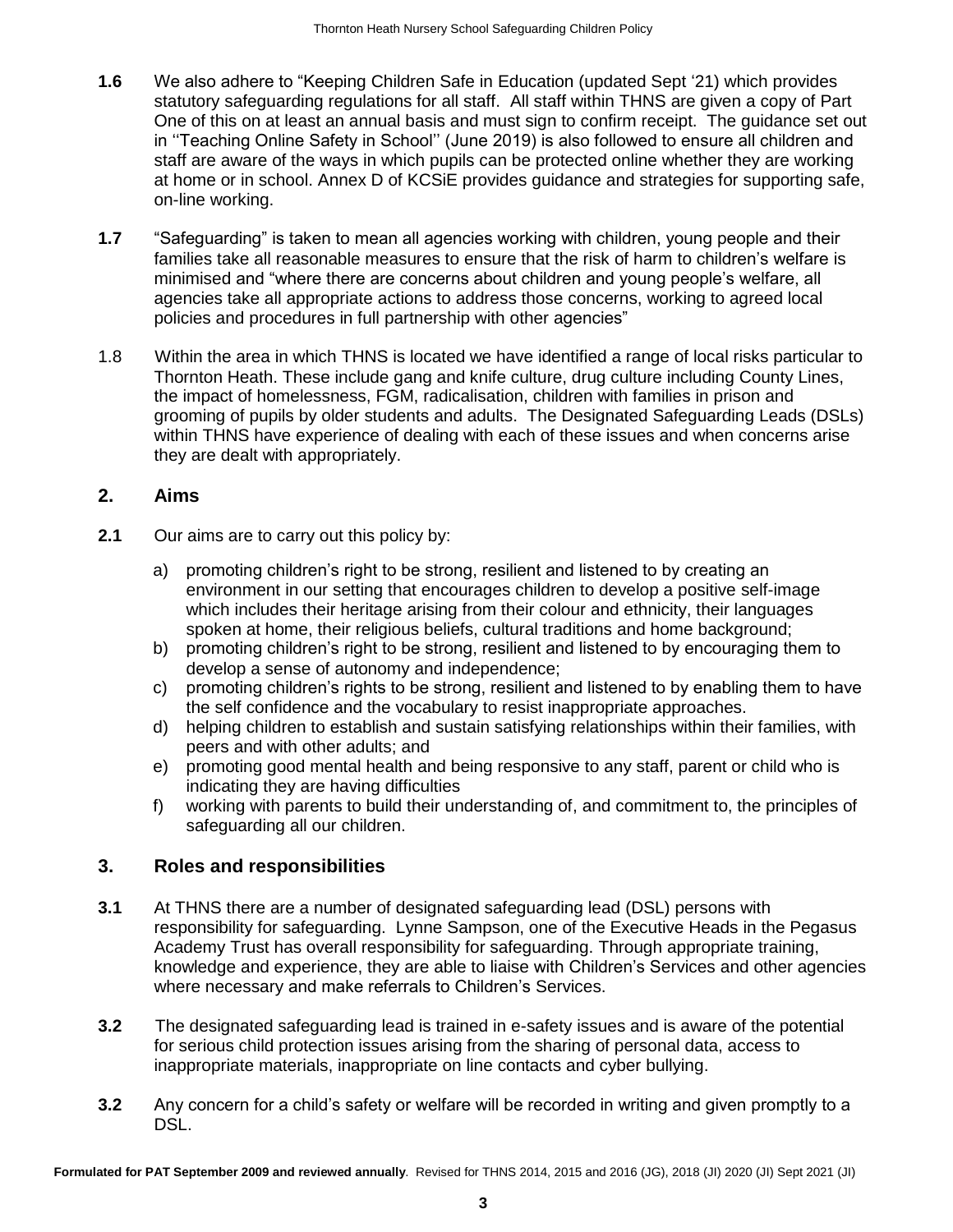- **3.3** A DSL will represent our school at child protection conferences and, where deemed necessary, core group meetings and will be responsible for ensuring that all staff members and volunteers are aware of our policy and the procedure they need to follow.
- **3.4** A DSL person will ensure that all staff, volunteers and regular visitors have received appropriate child protection information during induction and have access to single agency training.
- **3.5** The Governors of THNS will ensure that our safeguarding policy is in place and is reviewed regularly. The content of our policy has been written following consultation with the Local Authority and the requirements of the Safeguarding Children's Board Policies and Procedures.
- **3.6** The Governors will receive a safeguarding report that will record training that has taken place, the number of staff attending and any outstanding training requirements for the school. It will also record all safeguarding activity that has taken place, for example, meetings attended, reports written, training or induction given. It will not identify any individual pupil.
- **3.7** Should an allegation be made against the Head of Nursery or one of the Executive Headteachers (PAT), the Chair of Governors will be responsible for liaising with the Local Authority.
- **3.8** At all times, the Head of Nursery, Executive Headteachers (PAT) and Governing Body will ensure that safer recruitment practices are followed. We require evidence of original academic certificates. We do not accept testimonials and insist on taking up references prior to interview. We will question the contents of application forms if we are unclear about them, we will undertake enhanced Criminal Records Bureau checks and use any other means of ensuring we are recruiting and selecting the most suitable people to work with our children.

## **4. Training**

- **4.1** Every member of our staff undertakes child protection training on at least an annual basis; this may be more frequent if there are changes to legislation or to local requirements. Our child protection policy and procedures are reviewed with all staff at the beginning of each academic year. Staff must sign to confirm that training has been attended. No member of staff may work at THNS until they have undertaken child protection training.
- **4.2** Each of the Nursery's designated safeguarding leads has access to up to date information and should be used as a first point of contact for concerns and queries regarding any safeguarding concern.
- **4.3** When new staff join THNS they are informed of our safeguarding arrangements. They are given a copy of our Child Protection Policy, Behaviour Policy, Safeguarding Policy and the staff Code of Conduct along with Part one and Annex A of 'Keeping Children Safe in Education'. They are informed of the names our DSLs.

# **5. Recruitment**

**5.1** At THNS the Head of Nursery and the Executive Headteachers (PAT) have undertaken accredited NCSL Safer Recruitment Training. We operate robust safer recruitment procedures and ensure all appropriate checks are carried out on new staff, governors and volunteers. At least one interviewer at every interview will have received training in safer recruitment.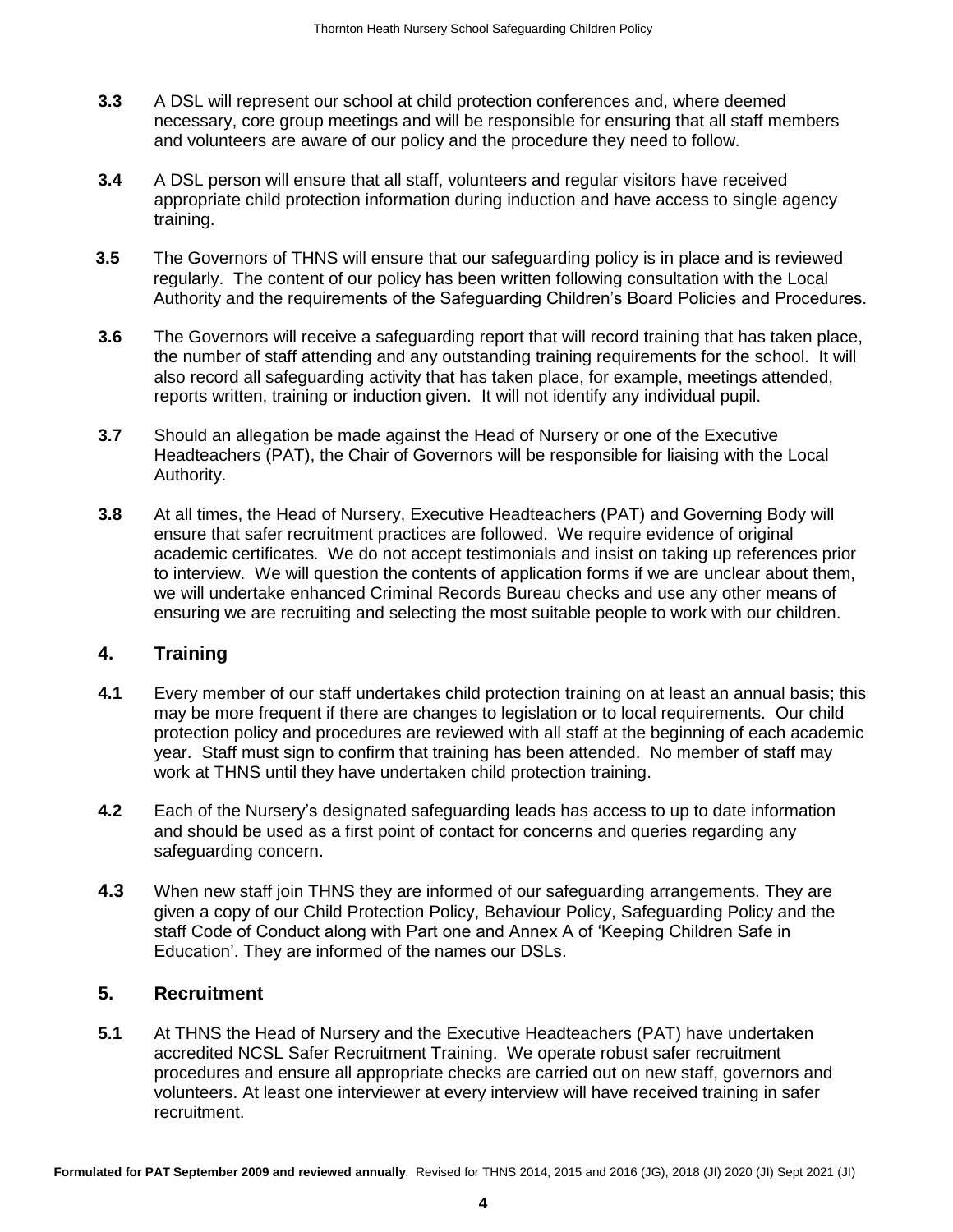- **5.2** All applicants for employment are required to complete an application form containing questions about their academic and employment history and their suitability for the role. Incomplete application forms will be returned to the applicant where the deadline for completed application forms has not passed. A curriculum vitae will not be accepted in place of the completed application form. The applicant may then be invited to attend a formal interview at which his/her relevant skills and experience will be discussed in more detail. Any gaps in terms of employment history will be challenged.
- **5.3** If it is decided to make an offer of employment following the formal interview, any such offer will be conditional on the following:
	- a) The agreement of a mutually acceptable start date and the signing of a contract incorporating the Local Authority's standard terms and conditions of employment;
	- b) The receipt of at least two references (one of which must be from the applicant's most recent employer) which the recruitment panel considers satisfactory; and
	- c) The receipt of a Disclosure from the DBS with which the recruitment panel is satisfied. If the offer is accepted and the above conditions are satisfied, the applicant will be issued with a contract of employment as confirmation of employment.
- **5.4** THNS will apply for a DBS Certificate only for applicants offered a position. The information obtained will be used to help establish whether that person has a background that might make him/her unsuitable for the job or voluntary position in question. THNS will not apply to the DBS to run a check without the knowledge and consent of the person concerned. The forms of unsuccessful applicants will be destroyed after a period of six months.
- **5.5** Applicants who have lived or worked outside of the UK must undergo the same checks as all other staff. From 01 January 2021 the TRA Teacher Services system no longer maintains a list of those teachers who have been sanctioned in EEA member states. THNS will make further appropriate checks so that any relevant events that occurred outside the UK can be considered. These checks could include, where available:
	- a) criminal records checks for overseas applicants
	- b) obtaining a letter of professional standing from the professional regulating authority in the country in which the applicant has worked.
- **5.6** If a DBS Certificate reveals any convictions, the person concerned will be invited to attend an interview with the Head of Nursery and/or one of the Executive Headteachers (PAT) to discuss the conviction(s) and circumstances. Having a criminal record will not necessarily bar applicants from working within THNS. This will depend on the nature, circumstances and background of the offence, and the time elapsed since the offence. However, failure to reveal information directly relevant to the position sought could lead to the withdrawal of any offer of employment.
- **5.7** We do not repeat DBS checks once completed, unless there is a break in service of more than three months or we have concerns about a member of staff's suitability to work with children.
- **5.8** Section 128 checks are carried out on all members of Thornton Heath Nursery School's senior leadership team, PATs Executive Heads and THNS Governors. This ensures no individual who has been prohibited from the management of a school is involved in the work at THNS.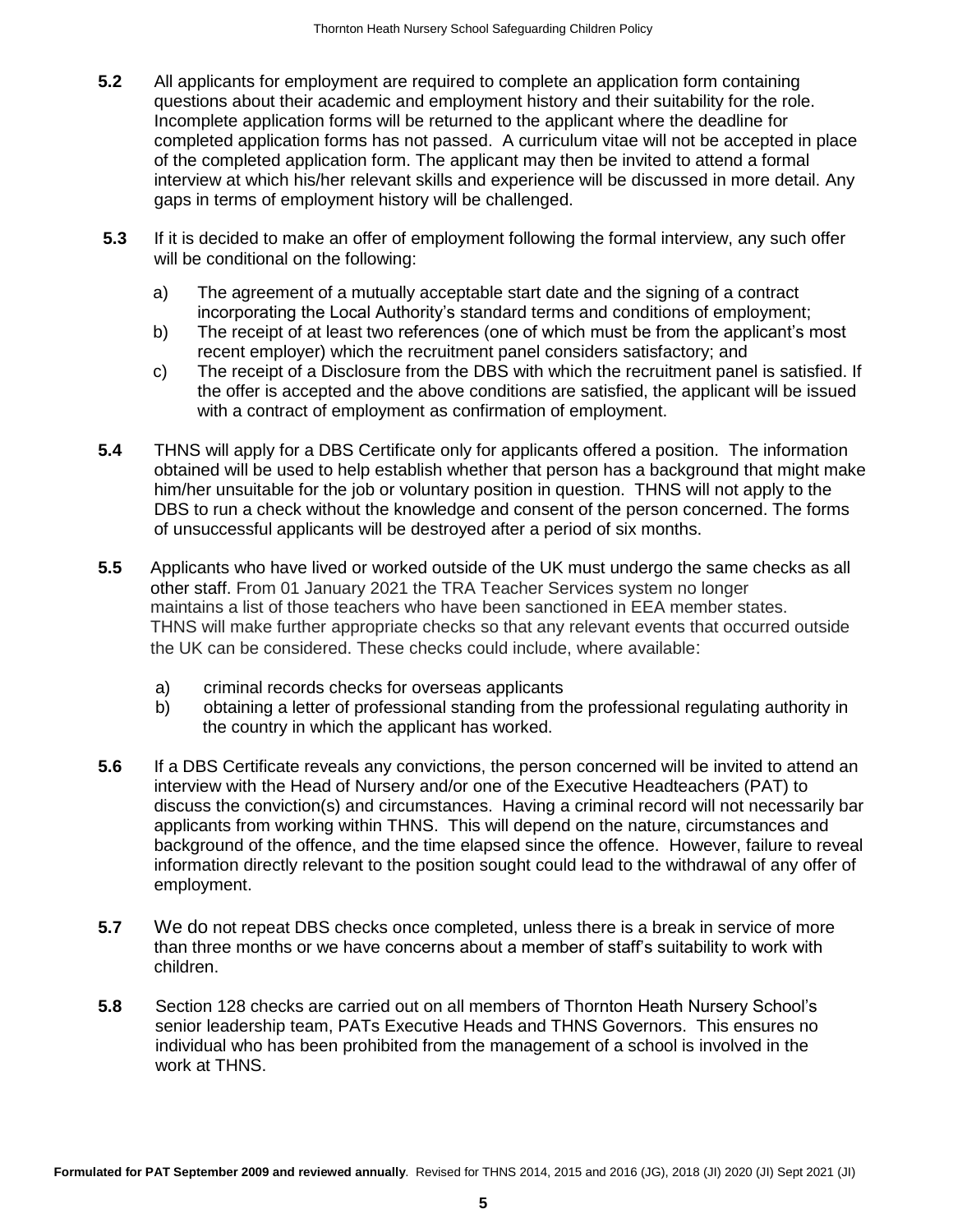- **5.9** Our induction programme for new staff includes basic safeguarding information relating to signs and symptoms of abuse, how to manage a disclosure from a child, how to record and to whom the pass information should be passed.
- **5.10** New staff are requested to sign our School Staff Suitability Form in which they declare that there is no-one living in their household who may pose a risk to children. The form also asks new staff to confirm that they will disclose any future changes to their own circumstances including criminal charges and convictions. On the first training day in each academic year staff are required to sign to confirm that there have been no changes to their status within the last year. The signed lists are kept securely by the Head of Nursery who, on receipt, would speak to the Executive Heads (PAT) about any declaration causing concern.

## **6 Whistleblowing procedures**

- **6.1** Procedures to deal with in school allegations against other members of staff
	- a) It is important that staff and volunteers share in confidence, with the designated person, concerns they may have about another member of staff or volunteers;
	- b) All staff have a duty to report concerns about a member of staff or volunteers;
	- c) It is important that any concerns for the welfare of the child arising from suspected abuse, harassment or bullying, by a member of staff or volunteer should be reported immediately;
	- d) Staff and volunteers who report their concerns that a colleague is or may be abusing a child will be fully supported by the schools. The whistleblower will be treated as a witness, not a complainant;
	- e) Allegations of abuse against a member of staff or volunteer should be fully recorded and reported appropriately;
	- f) Every effort should be made to maintain confidentiality for all concerned, and consideration will be given to what support may be appropriate to children, parents, members of staff and volunteers. (See also the THNS Whistleblowing policy)

## **7. Child protection conferences**

- **7.1** On rare occasions staff members (e.g. key workers, class teachers) may be asked to attend a child protection or child in need conference on behalf of the school in respect of individual children. Usually the person attending from school will be the Head of Nursery. In any case, the person attending will need to have as much relevant up to date information about the child as possible. We understand the importance of involving social workers in the protection of children and seek to involve and inform them at all times
- **7.2** A child protection or child in need conference will be convened if a referral has been made and the following investigation findings have considered the child to be at risk of harm, or the child is already on the child protection register and a review conference is held to monitor the safety of the child and the required reduction in risk. Staff may be required to attend child protection or child in need conferences or core group meetings to represent the school.
- **7.3** Clearly child protection conferences can be upsetting for parents. We recognise that we are likely to have more contact with parents than other professionals involved. We will work in an open and honest way with any parent whose child has been referred to Children's Services or whose child is on the child protection register. Our responsibility is to promote the protection and welfare of all children and our aim is to achieve this in partnership with parents and carers.

## **8. Children missing from education**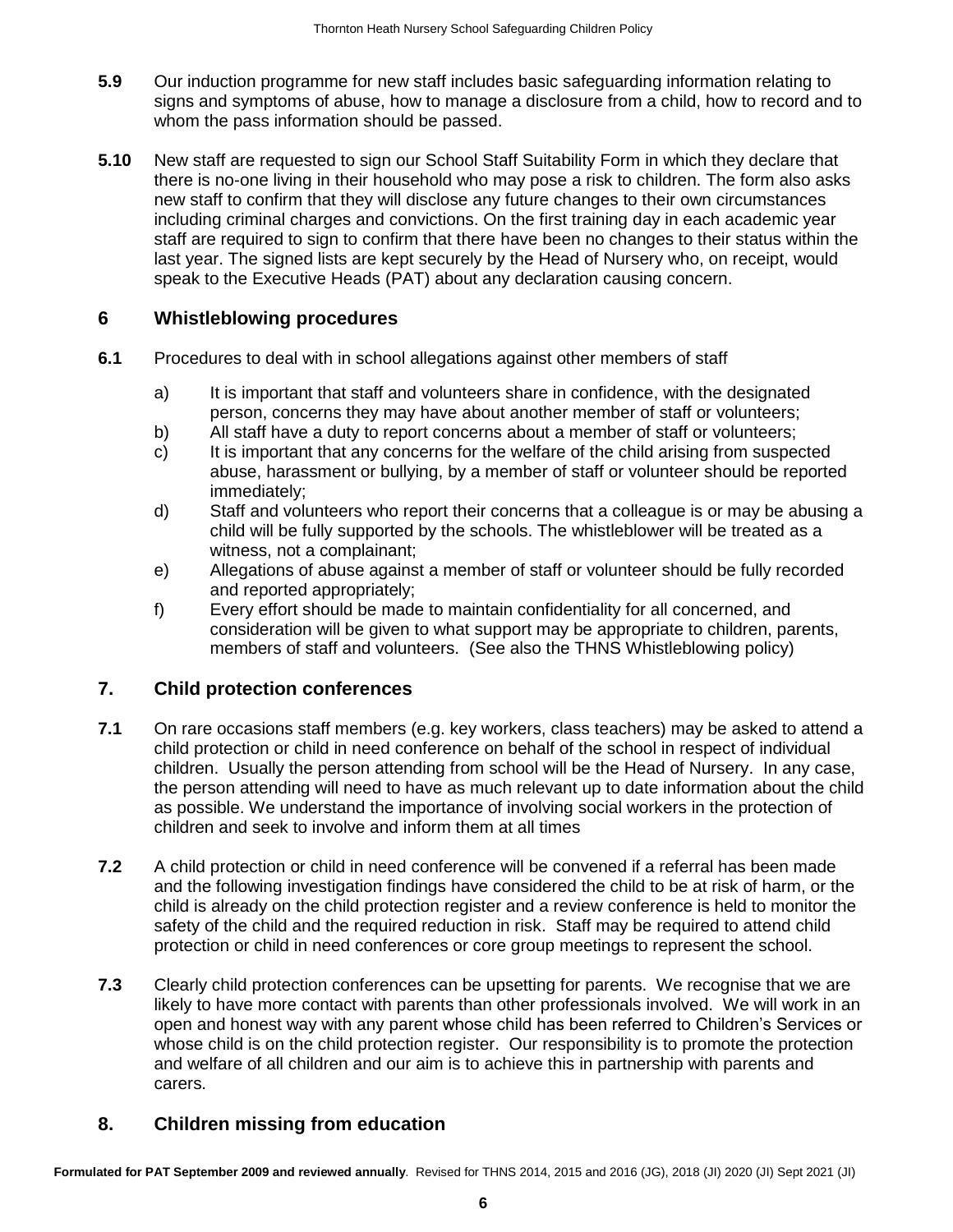- **8.1** Children missing from education are defined by the DfE as 'children of compulsory school age who are not registered pupils at a school and are not receiving suitable education otherwise than at a school.' We work closely with our families to ensure that the attendance of all children is tracked and monitored closely. Where appropriate we will refer children who are 'missing from education' to relevant services, although we recognise that children at THNS are not of compulsory school age.
- **8.2** We follow the procedures outlined in our attendance policy including undertaking first day calling and monitoring data to ensure we intervene early in cases of poor attendance and/or unexplained absences.
- **8.3** When removing a child from roll at the standard and non-standard transition points we inform the local authority in accordance with statutory requirements and pass on all safeguarding files.
- **8.4** In order to keep children safe and provide appropriate care for them, THNS requires parents and carers to provide accurate and up to date information regarding:
	- full names and contact details of all adults with whom the child normally lives;
	- full names and contact details of all persons with parental responsibility (if different from above);
	- emergency contact details (if different from above) of at least two adults;
	- full details of any other adult authorised by the parent to collect the child from school (if different from the above).
	- a password system is in place if an unknown adult has been sent to collect a child. Staff will not allow a child to leave the premises unless this password has been communicated accurately and without prior notification from the parent / carer
- **8.5** Staff should be aware of the safeguarding responsibilities for children who are missing education, particularly on repeat occasions, to help identify the risk of abuse and neglect, including sexual abuse or exploitation, and to help prevent the risks of their going missing in future.

## **9. Early Help**

- **9.1** As part of our responsibilities for safeguarding and promoting the welfare of children, we provide a co-ordinated offer of early help when additional needs of children are identified. These may include if a child:
	- is disabled and has specific additional needs;
	- has special educational needs (whether or not they have a statutory education, health and care plan);
	- is a young carer;
	- is showing signs of being drawn in to anti-social or criminal behaviour, including gang involvement and association with organised crime groups;
	- is frequently missing/goes missing from care or from home;
	- is at risk of modern slavery, trafficking or exploitation;
	- is in a family circumstance presenting challenges for the child, such as substance abuse, drug/ alcohol abuse, adult mental health problems or domestic abuse;
	- has returned home to their family from care;
	- is showing early signs of abuse and/or neglect;
	- is at risk of being radicalised or exploited;
	- is a privately fostered child.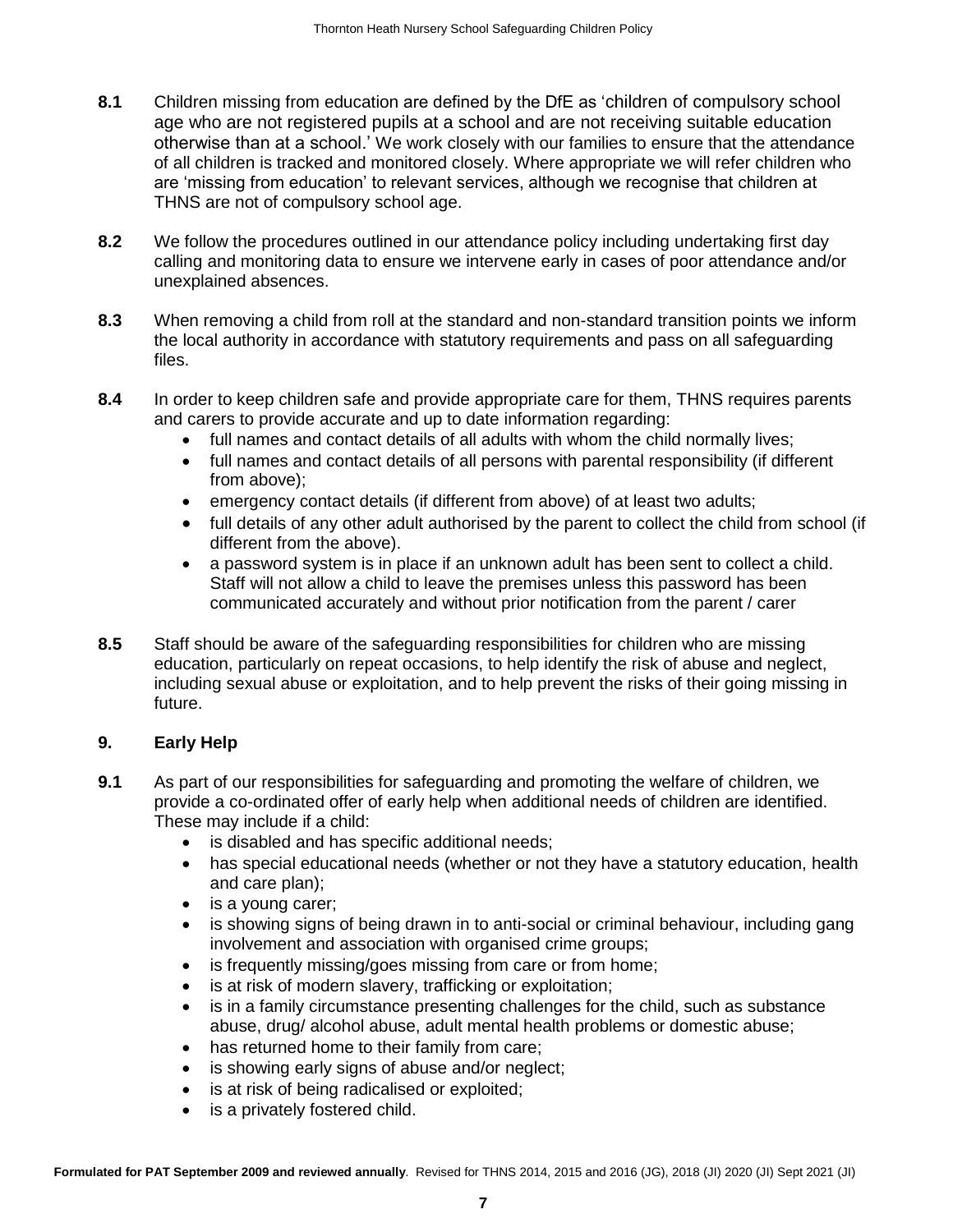#### **10. Contextual safeguarding**

- **10.1** We recognise that safeguarding incidents and/or behaviours can be associated with factors outside of the school environment and/or can occur between children outside of the school. This is known as contextual safeguarding. It is key that all THNS staff are aware of the definition of contextual safeguarding and when reporting concerns, they include as much information and background detail as possible so the DSL can make a referral with a holistic view of the child. This will allow any assessment to consider all the available evidence and the full context of any abuse.
- **10.2** We recognise that children with special educational needs and/or disabilities (SEND) can face additional safeguarding challenges and these are discussed in staff training. These additional barriers can include:
	- assumptions that indicators of possible abuse such as behaviour, mood and injury relate to the child's disability without further exploration;
	- children with SEN and disabilities can be disproportionally impacted by things like bullying- without outwardly showing any signs; and communication barriers and difficulties in overcoming these barriers.
- **10.3** We recognise that a previously looked after child potentially remains vulnerable and all staff should have the skills, knowledge and understanding to keep previously looked after children safe and, when necessary, take prompt action.
- **10.4** We work with other agencies as required to respond to concerns about sexual violence and harassment. We seek consultation where there are concerns or worries about developmentally inappropriate or harmful sexual behaviour as required so that we ensure we are offering the right support to the child(ren). Support will depend on the circumstances of each case and the needs of the child, it may include completion of risk assessments to support children to remain in school whilst safeguarding other children and the victim.

## **11. Keeping staff safe**

- **11.1** There are sometimes occasions when some form of physical contact is inevitable, for example if a child has an accident or is hurt or is in a situation of danger to themselves or others around them. Staff in our schools know that they should avoid placing themselves in vulnerable situations and always ensure there are two members of staff present when for example a child needs to remove an article of clothing or needs changing following a toileting accident.
- **11.2** If staff, visitors, volunteers or parent helpers are working with children alone they will, wherever possible, be visible to other members of staff. They will be expected to inform another member of staff of their whereabouts in school, who they are with and for how long. A visitor, volunteer or parent helper may only work in one of our schools if an appropriate risk assessment has been completed.
- **11.3** Doors, ideally, should have a clear glass panel in them and be left open, although at THNS many doors are closed with high locks or keypads for the children's safety. Sometimes allegations are made against adults who come in to contact with children. We have a responsibility to ensure that we adhere to the requirements of '*Safeguarding children in education: Dealing with allegations of abuse against teachers and other staff'*
- **11.4** There are sensible steps that every adult should take in their daily professional conduct with children. These can be found in the Investigation, Referral and Support Coordinator guidance for *Safe working practice for the protection of children and staff in education settings.*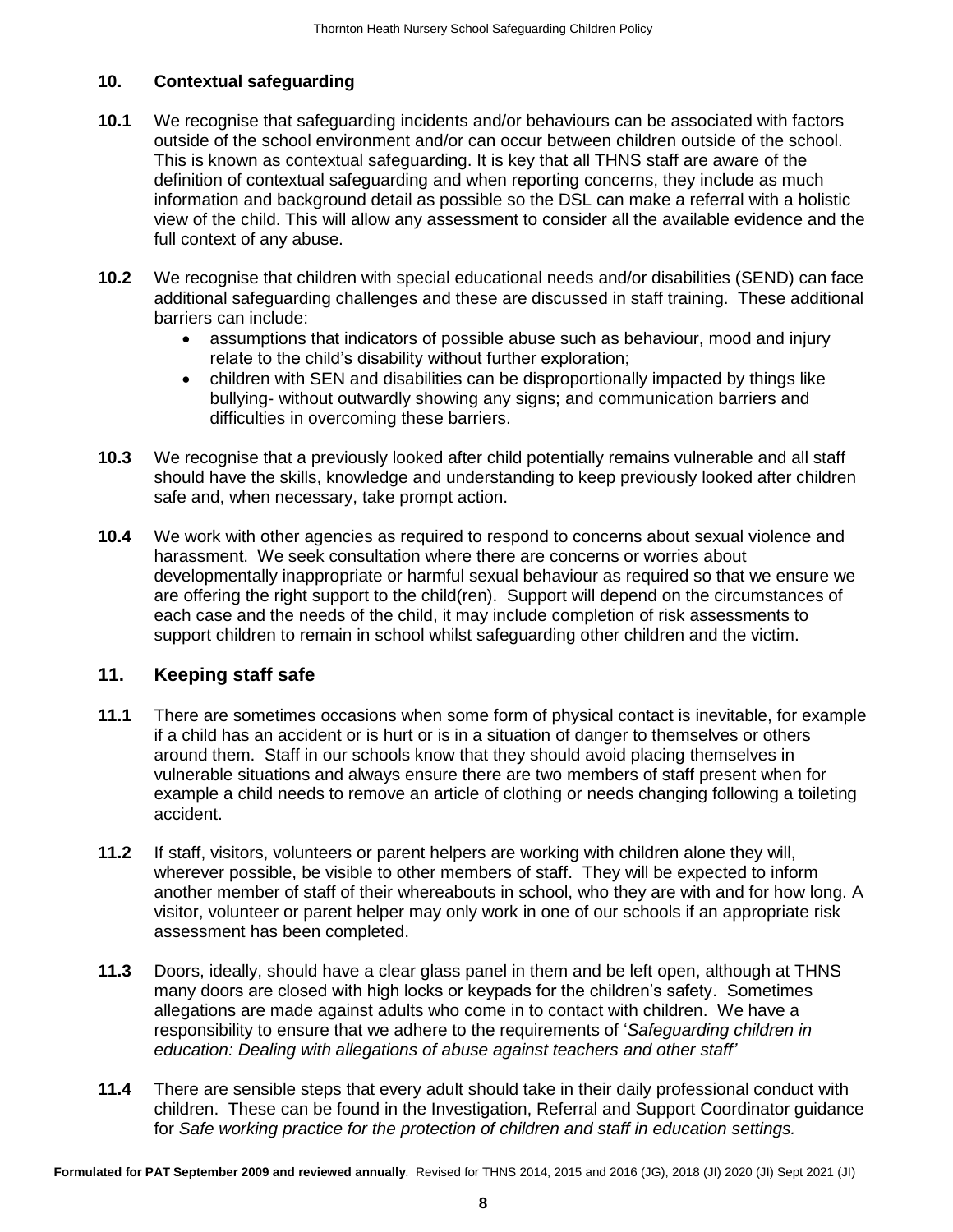**11.5** All adults who come into contact with children will be made aware of the steps that will be taken if an allegation is made. At THNS we adhere to the guidance laid down in Croydon council's guidance and if necessary we seek appropriate advice from the LADO (Local Authority Designated Officer) We will seek and work with the advice that is provided. Should an allegation be made against the Head of Nursery or either Executive Headteacher (PAT), this will be reported to the chair of our Governors who will liaise with Croydon's LADO.

#### **12. Physical Intervention/Positive Handling**

**12.1** Our policy on physical intervention/positive handling by staff is set out separately, as part of our Behaviour Policy. It complies with the DCSF non -statutory guidance "Use of Force to Control or Restrain Pupils" 2007. Such events should be recorded and signed by a witness where required in the policy.

## **13. Children at risk of fleeing from school premises**

- **13.1** In the event of a child attempting to flee from school premises we would aim to prevent them from doing so using appropriate physical intervention if necessary.
- **13.2** Where a child is known to be a flight risk we undertake a specific risk assessment outlining strategies to keep the child on site and make any necessary preventative measures while not compromising our accessibility arrangements.

## **14**. **Bullying and cyberbullying**

**14.1** Our procedures on the prevention and management of bullying are set out in separate policies (Acceptable Use and Anti-Bullying) and acknowledge that to allow or condone bullying may lead to considerable under achievement for children.

## **15. Self Harming & Suicidal Behaviour**

**15.1** Self-harm and suicide threats and gestures by a child put the child at risk of significant harm, and should always be taken seriously. They may also be indicative of psychological or emotional disturbance triggered by physical, sexual and / or emotional abuse or chronic neglect which may also constitute significant harm.

#### **16. Young carers**

- **16.1** In many families, children contribute to family care and well-being as a part of normal family life. A young carer is a child who is responsible for caring on a regular basis for a relative (usually a parent, grandparent, sometimes a sibling or very occasionally a friend) who has an illness, disability or an alcohol or substance dependency. Many young carers may experience:
	- a) Social isolation;
	- b) A low level of school attendance;
	- c) Some educational difficulties;
	- d) Impaired development of their identity and potential;
	- e) Low self-esteem;
	- f) Emotional and physical neglect;
	- g) Conflict between loyalty to their family and their wish to have their own needs met.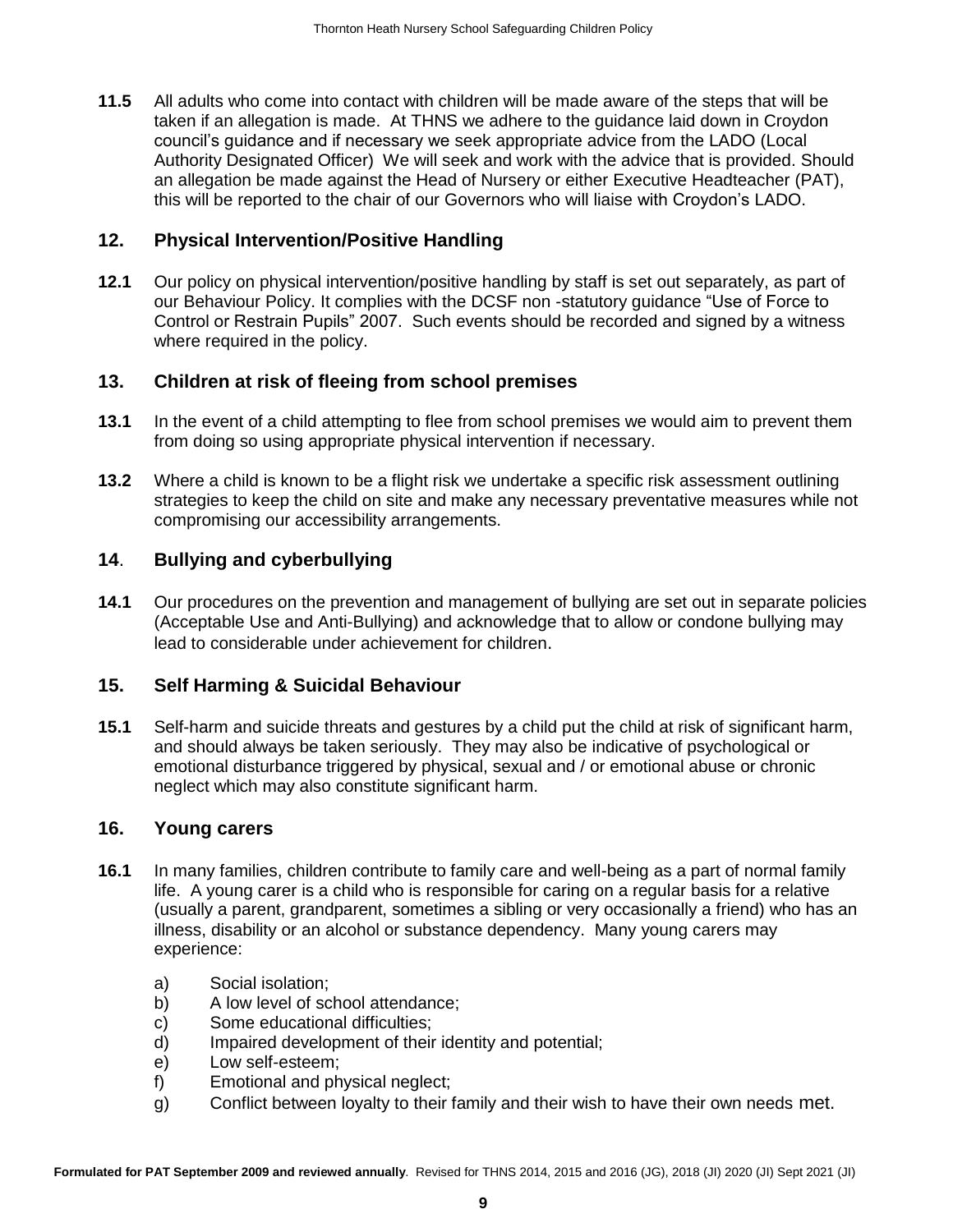**16.2** Where a young carer is identified, the child's needs will be considered, using an Early Help Assessment (EHA).

#### **17. Mobile phones / smart watches**

- **17.1** Due to the significant advances in mobile phone technology, there is the potential for both mobile phones and cameras to be used inappropriately and compromise the confidentiality of the children in our care. In order to ensure the safety and wellbeing of the children in our nursery and to prevent images being recorded and inappropriately used we prohibit the use of personal mobile phones by staff when working with children both on and off site and prohibit the use of personal mobile phones and other mobile devices such as tablets by volunteers or visitors when on the school premises.
- **17.2** THNS accepts that smart watches may be worn however they must be switched to airplane mode when entering the nursery to deactivate the ability to receive and respond to texts, take incoming phone calls and take photographs
- **17.2** THNS accepts that employees/volunteers/parents will bring their mobile phones/devices to work and onto the school premises.
- **17.3** Mobile phones should not be used in a space where children are, or could be, present (e.g. classroom, outside area or corridors).
- **17.4** Mobile phones and cameras should only be used away from the children and where possible, off site.
- **17.5** Staff/volunteers are not permitted to make or receive call or texts while in classrooms/learning areas or the playground. Calls/texts/personal emails can be made at break and lunchtimes in the staffroom, empty classrooms and offices if they are not being used by other staff and if no children are present.
- **17.6** Staff/volunteers should ensure that mobile phones are locked and turned off or silent at all times while on school premises. They should be kept in a bag that is locked in the classroom cupboard, away from public view.
- **17.7** Staff/volunteers/parents/visitors are not at any time permitted to use recording equipment on their mobile phones/devices - for example: to take photographs or videos of children.
- **17.8** The nursery main telephone number can be used for emergencies by staff or volunteers or by people who need to contact them.
- **17.9** We prefer that parents, carers and visitors do not use their mobile phones when on school premises and have signs requesting this. However, we recognise that a complete ban on the use of mobile phones is unrealistic and impossible to regulate as many people see them as essential means of communication at all times. We therefore monitor usage of mobile phones, while in school to ensure it is courteous and appropriate to the school environment.
- **17.10** We allow parents and carers to photograph or video school events such as shows or sports day using their mobile phones – but insist that parents do not publish images (e.g. on social networking sites) that include any children other than their own.

## **18. Sexting**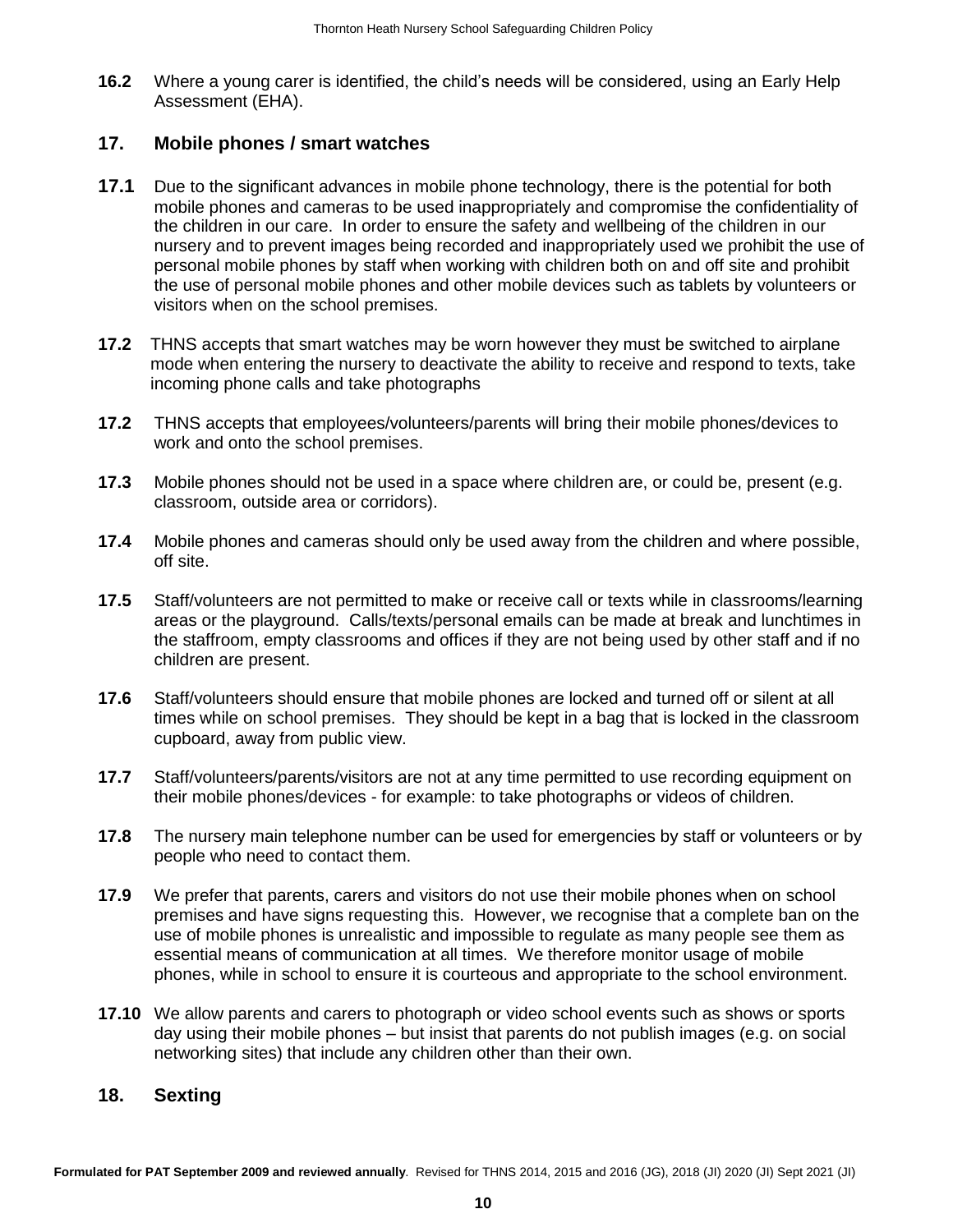- **18.1** There is no clear definition of 'sexting' although many professionals consider sexting to be 'sending or posting sexually suggestive images, including nude or semi-nude photographs, via mobiles or over the Internet.' However, many young people are more likely to interpret sexting as 'writing and sharing explicit messages with people they know'. Similarly, many parents think of sexting as flirty or sexual text messages rather than images.
- **18.2** We take any direct disclosure by a young person should be taken very seriously and our designated lead professionals would follow the procedures outlined in our child protection policy when considering a referral.
- **18.3** A young person who discloses they are the subject of sexual imagery is likely to be embarrassed and worried about the consequences. It is likely that disclosure in school is a last resort and they may have already tried to resolve the issue themselves. Parents (or carers) should be informed and involved in the process at an early stage unless informing the parent will put the young person at risk of harm.
- **18.4** Any decision not to inform the parents would generally be made in conjunction with other services such as children's social care and/or the police, who would take the lead in deciding when the parents should be informed.

#### **19. Low level concerns about staff behaviour**

- **19.1** Within THNS we recognise the possibility that adults working in our schools, including members of our academy councils, our directors, volunteers, supply teachers and agency staff may harm children. Any concerns about the conduct of other adults in the school should be referred to the Head of School without delay. Concerns about the Head should be referred to the Executive Heads and any concern about the Executive Heads should be referred to the Governing Body.
- **19.2** Concerns may come from various sources, for example, a suspicion; complaint; or disclosure made by a child, parent or other adult within or outside of the organisation; or as a result of vetting checks undertaken.
- **19.3** Lynne Sampson, the Executive Head who is also the Trust's Senior Safeguarding Lead decides whether a concern is an allegation or low-level concern. She will usually consult Jolyon Roberts, with whom she shares the role of Executive Head and/or the Trust's independent HR consultant. The term 'low-level' concern does not mean that it is insignificant; it means that the behaviour towards a child does not meet the threshold for referral to the Local Authority Designated Officer (LADO).

#### **19.4** Allegations

It is an allegation if the person\* has:

- a) behaved in a way that has harmed a child, or may have harmed a child and/or;
- b) possibly committed a criminal offence against or related to a child and/or;
- c) behaved towards a child or children in a way that indicates he or she may pose a risk of harm to children; and/or
- d) behaved or may have behaved in a way that indicates they may not be suitable to work with children (also includes behaviour outside school).

(\*Person could be anyone working in our schools including supply teachers, volunteers and contractors.)

Allegations should be reported to the LADO 'without delay'. Before contacting the LADO, we would conduct basic enquiries in line with local procedures to establish the facts to help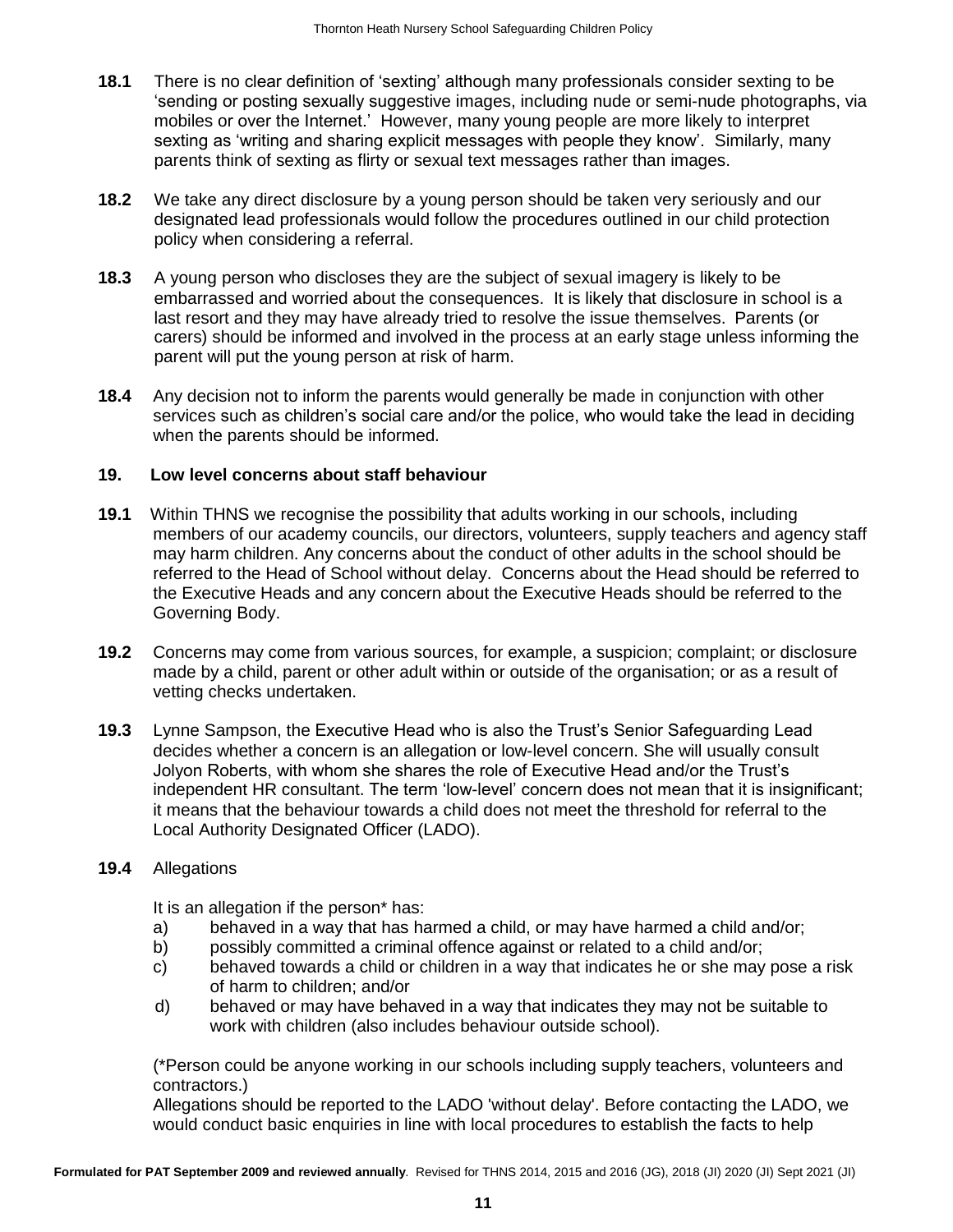determine whether there is any foundation to the allegation, being careful not to jeopardise any future police investigation.

We understand that the LADO's role is not to investigate the allegation, but to ensure that an appropriate investigation is carried out, whether that is by the police, children's social care, the Trust, or a combination of these.

#### **19.5 Low-level Concerns (see KCSiE part 4)**

A concern may be graded low-level if it concern does not meet the criteria for an allegation; and the person\* has acted in a way that is inconsistent with the staff code of conduct, including inappropriate conduct outside of work. Example behaviours include, but are not limited to:

- a) being over friendly with children;
- b) having favourites;
- c) taking photographs of children on their mobile phone;
- d) engaging with a child on a one-to-one basis in a secluded area or behind a closed door; or,
- e) using inappropriate sexualised, intimidating or offensive language.
- **19.6** If the concern has been raised via a third party, the Executive Head or designated investigation officer should collect as much evidence as possible by speaking
	- a) directly to the person who raised the concern, unless it has been raised anonymously;
	- b) to the individual involved and any witnesses.
- **19.7** Reports about supply staff and contractors should be notified to their employers, so any potential patterns of inappropriate behaviour can be identified.
- **19.8** Staff should be encouraged and feel confident to self-refer, where, for example, they have found themselves in a situation which could be misinterpreted, might appear compromising to others, and/or on reflection they believe they have behaved in such a way that they consider falls below the expected professional standards.
- **19.9** Low-level concerns should be recorded in writing, including the name\* of individual sharing their concerns, details of the concern**,** the context in which the concern arose and the action taken.

(\* if the individual wishes to remain anonymous then that should be respected as far as reasonably possible)

- **19.10** We ensure that records are kept confidential, held securely and comply with the Data Protection Act 2018. We keep all records for seven years.
- **19.11** We review records so that potential patterns of concerning, problematic or inappropriate behaviour can be identified. If a concerning pattern of behaviour is identified and then meets the criteria for an allegation, then the matter is referred to the LADO. A review of records might identify that there are wider cultural issues within our schools that enabled the behaviour to occur. This would result in the revision of policies or processes to minimise any future risk.

#### **20. On-line Safety (see KCSiE part 5 annex D)**

**20.1** THNS has a clear E-Safety Policy which should be read in line with KCSiE part 5 annex D. We understand that many children have unlimited and unrestricted access to the internet via mobile phone networks. This access means that some of our children have the potential to